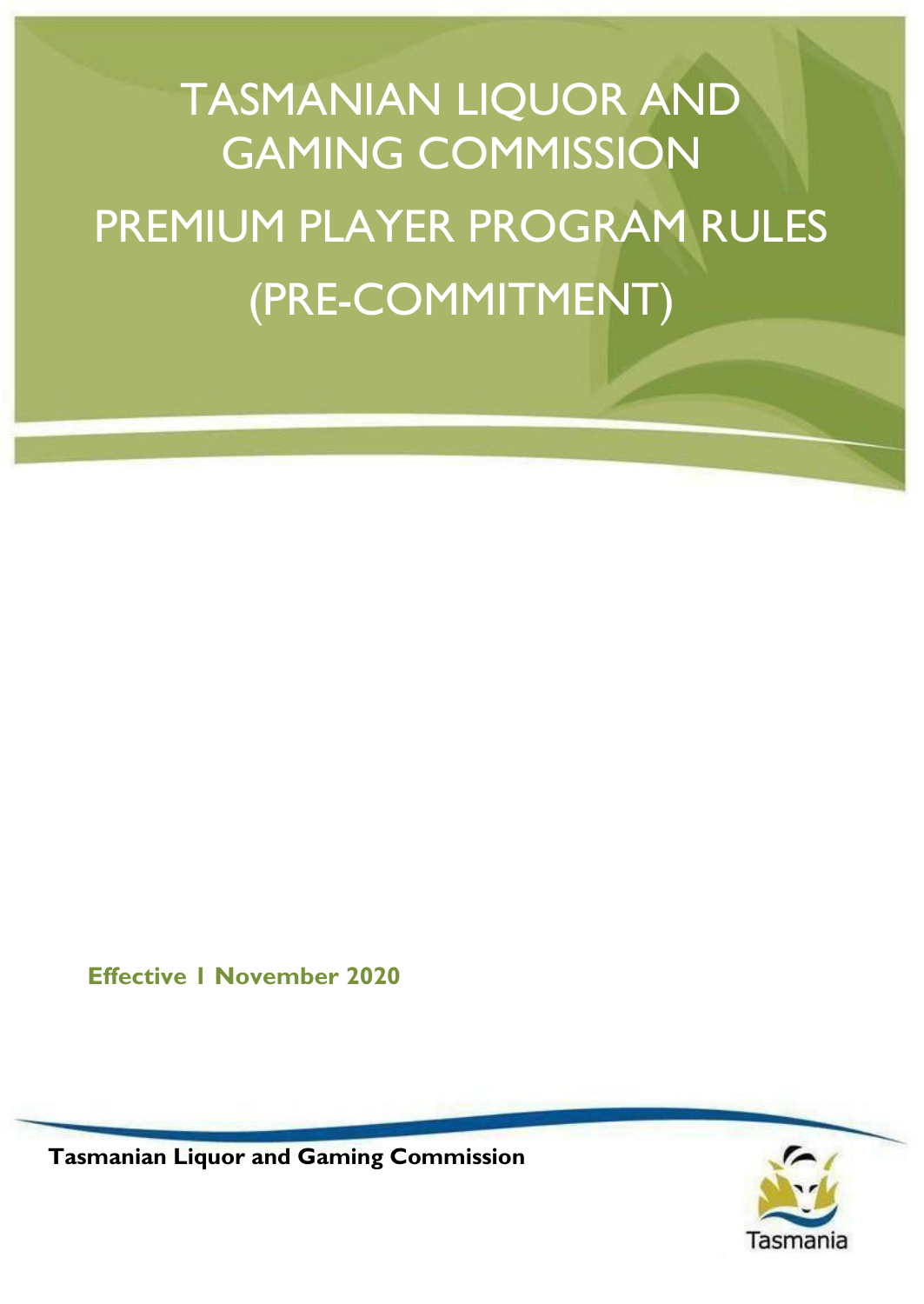#### **1 PRELIMINARY**

- 1.1 The *Tasmanian Liquor and Gaming Commission Premium Player Rules - Pre-commitment* (these Rules) apply to the conduct of a Premium Player Program (PPP) with pre-commitment functionality, for electronic gaming machine (EGM) gambling, in any casino operating under a Casino Licence issued under section 13 of the *Gaming Control Act 1993* (the Act).
- 1.2 These Rules are in addition to the requirements of the Act and any conditions imposed on the licence by the Tasmanian Liquor and Gaming Commission and must be read in conjunction with the *Tasmanian Liquor and Gaming Commission Casino Licence Rules* (Casino Licence Rules) as issued by the Commission.
- 1.3 Where any of these rules conflicts with a casino licence rule, the PPP rule will prevail in relation to PPP related matters. Casino Licence Rules 2.5, 7, 8, 9 and 10 do not apply to the conduct of a PPP.
- 1.4 A casino operator and its employees (including special employees) must adhere to these Rules. Failure to comply with this requirement may result in disciplinary action against the casino operator and/or special employee. Disciplinary action may include a letter of censure, a fine, and/or the suspension, cancellation or amendment of a licence.
- 1.5 A casino operator must ensure that a copy of these Rules is available for free public inspection and must ensure that they are enforced or caused to be enforced at alltimes.
- 1.6 A term used in these Rules has the same meaning as the same term used in the Act or the *Responsible Gambling Mandatory Code of Practice for Tasmania.*

## **2 STAFF**

- 2.1 A casino operator must ensure that a person is employed at the casino with a dedicated role to perform the functions of a Responsible Gambling Manager. The Responsible Gambling Manager's position must not be located within the organisational structure of the gaming department or any other department involved in commercial operations of any casino.
- 22 The casino operator must ensure that the Responsible Gambling Manager is appropriately trained in recognising and managing issues associated with responsible gambling and must report directly to the casino General Manager or a senior manager who is not associated with decision making affecting the profitability of gaming within the organisation.
- 23 A casino operator must ensure that at least one PPP Host appropriately trained in recognising and managing issues associated with responsible gambling is on duty at the casino at all times.

## **3 PREMIUM PLAYER PROGRAM**

#### *Membership process*

- 3.1 Any PPP in operation at a casino must comply with the following:
	- a) A prospective member must not be permitted to become a member of a PPP without establishing a limit that will apply to EGMs.
	- b) A prospective member must be provided with detailed information about the operation of the PPP.
	- c) A prospective member must not be permitted to become a member of a PPP without

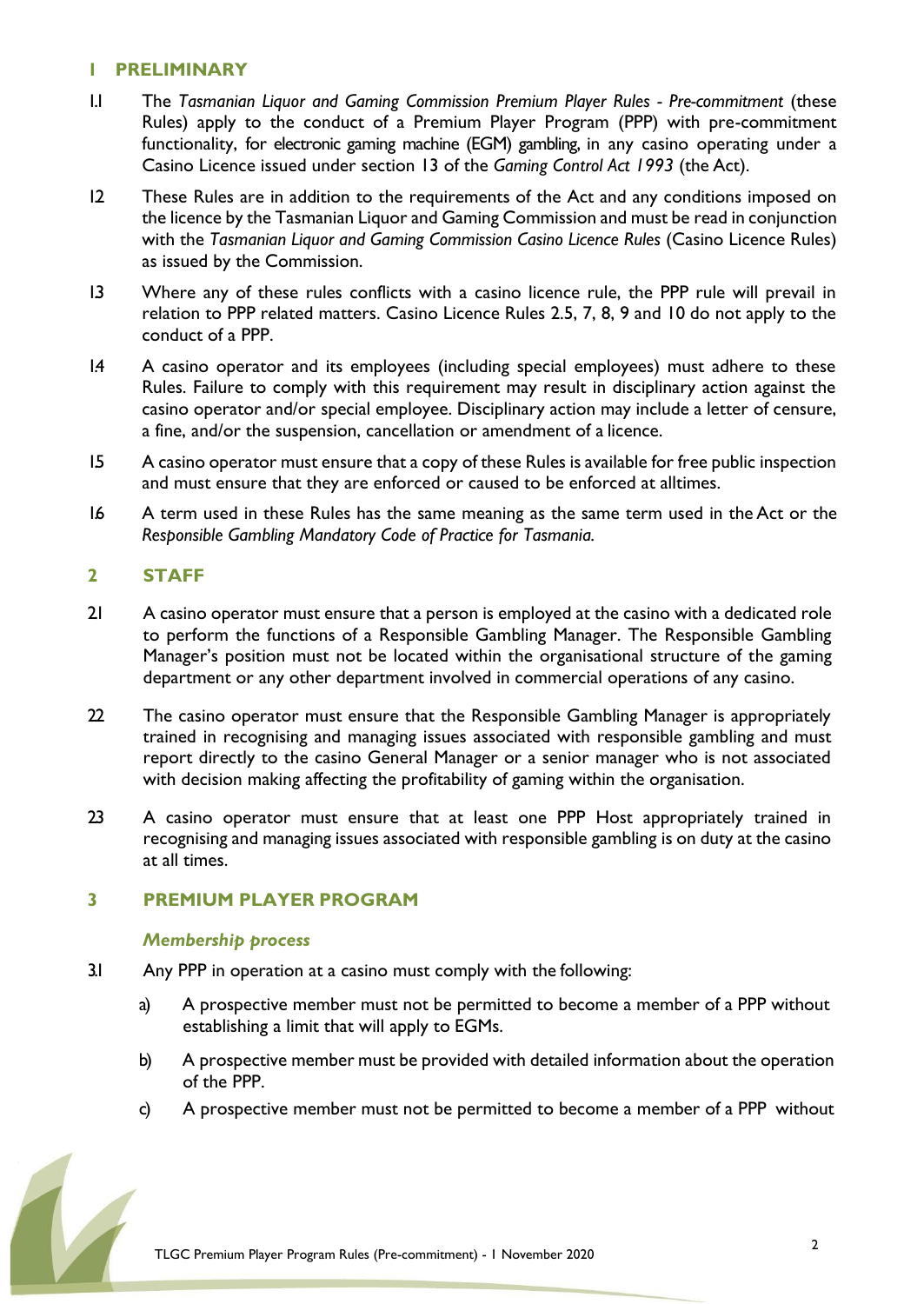being a member of the Federal Rewards Club (or any replacement program) for a period of six months.

*This Rule does not apply to non-Tasmanian residents.*

- d) The appropriate limit setting category and associated limit setting requirements are assigned to the prospective member as documented in the Tasmanian Liquor and Gaming Commission's Premium Player Program (Pre-Commitment) Limit Setting Standards.
- e) A prospective member must not be permitted to become a member of a PPP without first having their identity verified in accordance with the Anti-Money Laundering and Counter-Terrorism Financing Rules Instrument 2007 (No.1).
- f) A prospective member must not be permitted to become a member of a PPP if they are currently excluded under the Tasmanian Gambling Exclusion Scheme.
- g) A prospective member must be provided with a summary of their total gambling loss for each 12 months covering the most recent three years (where available).
- h) Prior to admission or renewal, a prospective member/member must confirm the following in writing:
	- i) they are 18 years or over;
	- ii) they have been provided with their historical average annual gambling loss (where applicable);
	- iii) they have the financial capacity to sustain the stipulated level of pre-committed loss over a 12 month period;
	- iv) they were not encouraged to increase their limit by the casino operator when setting a limit; and
	- v) they believe that long term losses at this limit will not impact their financial security.

The prospective member/member and casino operator must complete a written declaration that the above has been considered.

Where any of the prospective member/member's written responses are not in the affirmative, the prospective member/member must not be admitted or renewed as a member of the PPP.

- i) The prospective member must be required to declare whether they have previously been excluded under the Tasmanian Gambling Exclusion Scheme or have previously been subject to a gambling exclusion for electronic gaming in any other Australian jurisdiction.
- j) The prospective member/member must be provided with copies of the above signed documents within seven days of completion.
- k) A PPP membership must be subject to an annual renewal process, completed within 60 days of the member's limit anniversary date. If a PPP membership is not renewed in this time, the casino operator must suspend the PPP membership until the renewal process has been completed.
- l) At PPP membership renewal, the casino operator must ensure any electronic gaming machine activity (ie losses/wins) incurred by the member since the member's anniversary

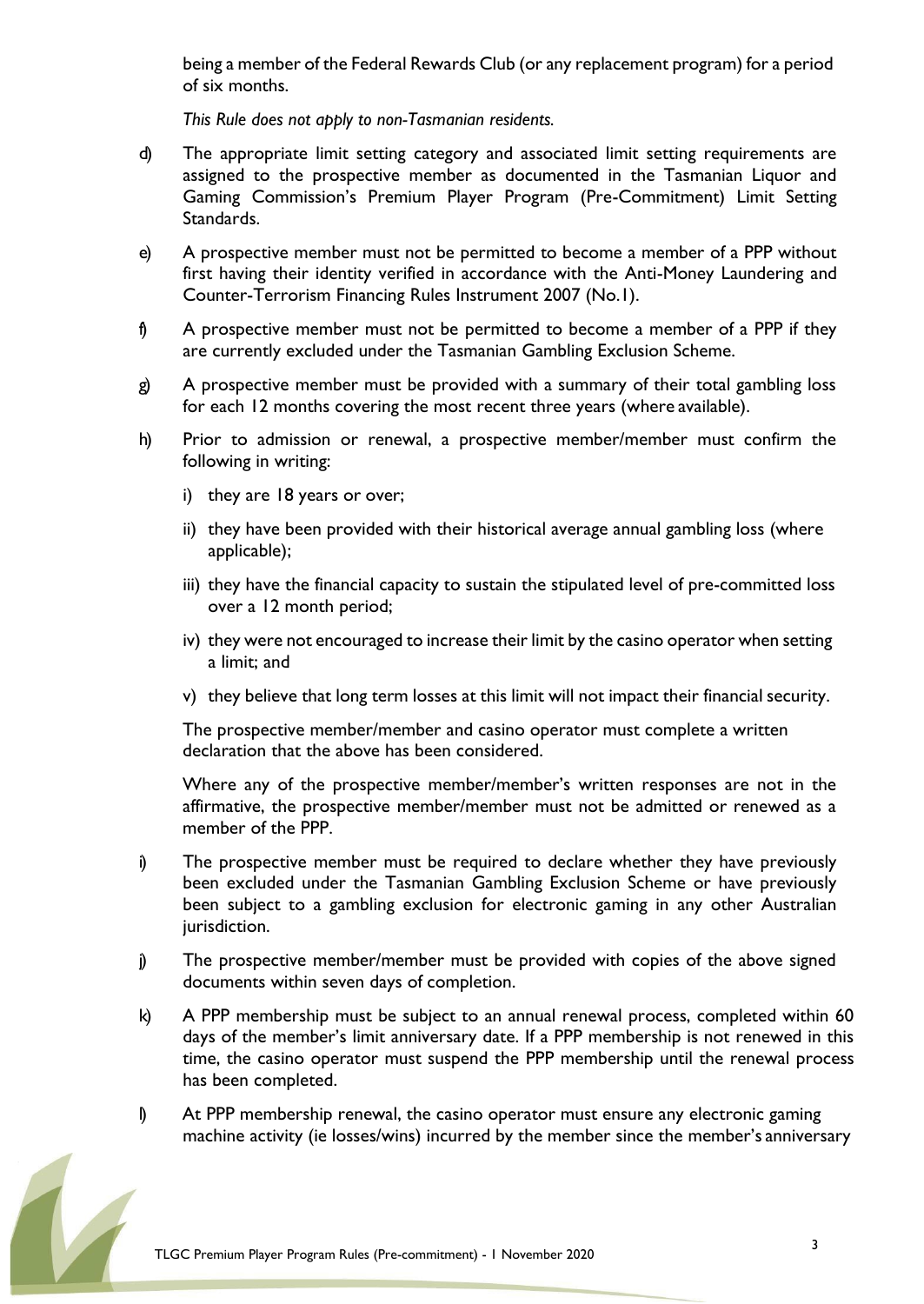date under Rule  $(3.1(k)$  above) must be included in the total gambling spend for the remainder of the limit term.

- m) A PPP member must have the ability to opt out of being a member at any time and must be notified in writing at least once a year of their right to cease participation in the PPP.
- n) A PPP member must be able to access any PPP information that the casino operator holds about them.
- o) At annual renewal, player activity statements must be provided to a PPP member and provide concise and meaningful information about the member's gambling history including, at a minimum:
	- i) the turnover amount, in dollars, for the previous 12 months;
	- ii) number of hours spent at EGMs for the previous 12 months (where applicable);
	- iii) the net amount, in dollars, won or lost during the previous 12 months;
	- iv) five year cumulative tallies of the same information above (where available); and
	- v) clearly identify and differentiate points that have been accrued from gambling and non-gambling activities (where applicable).
- p) Player activity statements must not contain gambling advertising and any information that is not related to the gambling record of the member.
- q) Responsible gambling messages, as approved and/or prescribed by the Commission, must be incorporated and prominently displayed in PPP documentation.

### *Limit setting - Tasmanian and Non-Tasmanian residents*

32 At admission and renewal of a prospective member (Tasmanian or non-Tasmanian resident), the casino operator must undertake a pre-commitment limit setting process for EGM gambling which meets the requirements of the Tasmanian Liquor and Gaming Commission Premium Player Program (Pre-commitment) Limit Setting Standards.

#### *Monitoring*

- 33 The casino operator must develop, implement and keep in operation, a monitoring program for PPP members that satisfies a reasonable person test in terms of decision making to minimise gambling harm to PPP members.
- 3.4 The casino operator must undertake reasonable measures to ensure that PPP members use a PPP membership card at all times when gambling in the casinos.

#### *Limit Reached*

*For the purpose of these Rules, a barred PPP member is a PPP member who has reached their limit.*

- 3.5 If a PPP member reaches his/her limit before their limit term has concluded, the casino operator must deactivate the PPP membership card immediately.
- 36 A barred PPP member must not be able to gamble in the PPP until the casino operator has undertaken a renewal limit setting process. The renewal limit setting process cannot occur until after the member's limit anniversary date.
- 3.7 Within seven days of the limit being reached, the Responsible Gambling Manager must take all reasonable measures to meet with the barred PPP member.

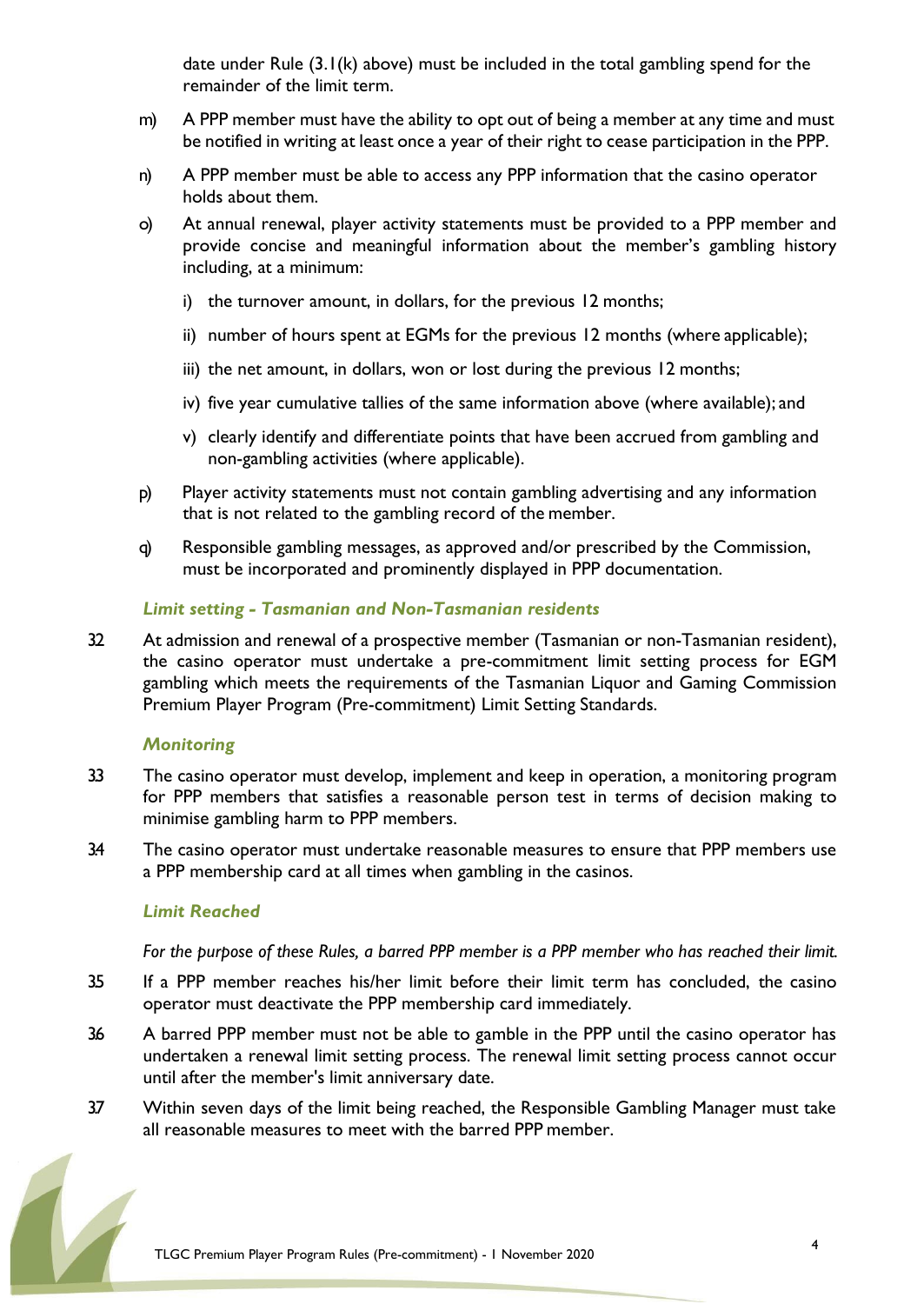- 38 The casino operator must make a determination as to whether the barred PPP member is to be excluded from gambling at the casino(s) or whether to allow the member to continue gambling outside the PPP. This determination must be made by a person with superior accountability to the RGM and the PPP Host in the casino governance model.
- 3.9 In determining the action to be taken for a barred PPP member, the casino operator must apply a reasonable person test in its decision-making and document reasons for its decision. Action includes an enhanced monitoring and reporting regime and appropriate care arrangements to ensure the member is not experiencing harm, where applicable.
- 3.10 If the decision is made that the barred PPP member is allowed to continue gambling outside the PPP, the casino operator must prevent access to the PPP area;
	- a) restrict the PPP membership card from accessing PPP gambling related benefits;
	- b) prevent the barred PPP member from accruing gambling reward points; and
	- c) not directly promote gaming or gaming activities to a barred PPP member.

## **4 PREMIUM PLAYER AREA**

- 4.1 Where there is a dedicated PPP area, the casino operator must ensure that the area is physically separate from other areas of the casino.
- 42 The PPP area must only be accessible to PPP members and their guests.
- 43 A PPP member is permitted to have a maximum number of three nominated guests in the PPP area at the one time. The guests are not permitted to:
	- a) enter the area unless in the company of the PPP member;
	- b) remain in the area for a period longer than 20 minutes without the PPP member being present; and
	- c) have access to an Automatic Teller Machine located in the PPP area.

## **5 PROVISION OF CASH TO PPP MEMBERS**

- 5.1 A casino operator must ensure that ATMs used by PPP members, that operate without the \$400 withdrawal cap, require the display or swipe of the member's PPP membership card prior to any cash withdrawal occurring.
- 52 Such ATMs must be under constant video surveillance (operating in accordance with the Tasmanian Liquor and Gaming Commission Minimum Casino Surveillance Standards) and be located within the line of sight of a casino staff member, to ensure the PPP member accessing the ATM is identified by casino staff.
- 5.3 The casino operator must ensure that the person requesting access to the PPP ATM is a current PPP member before casino staff permit access to the PPP ATM.
- 5.4 A casino operator must take all reasonable steps to observe the gambling behaviour of PPP members and must not provide access to ATMs operated under Rule 5.1 if a member appears to be experiencing difficulties controlling their gambling.

## **6 INDUCEMENTS, PROMOTIONS & PRIZES FOR PPP MEMBERS**

*For the purposes of these Rules, an inducement includes a voucher, ticket, token or any other form of reward which can be exchanged or used for gambling purposes.*

6.1 A casino operator must not offer or provide incentives or benefits to any other licensee

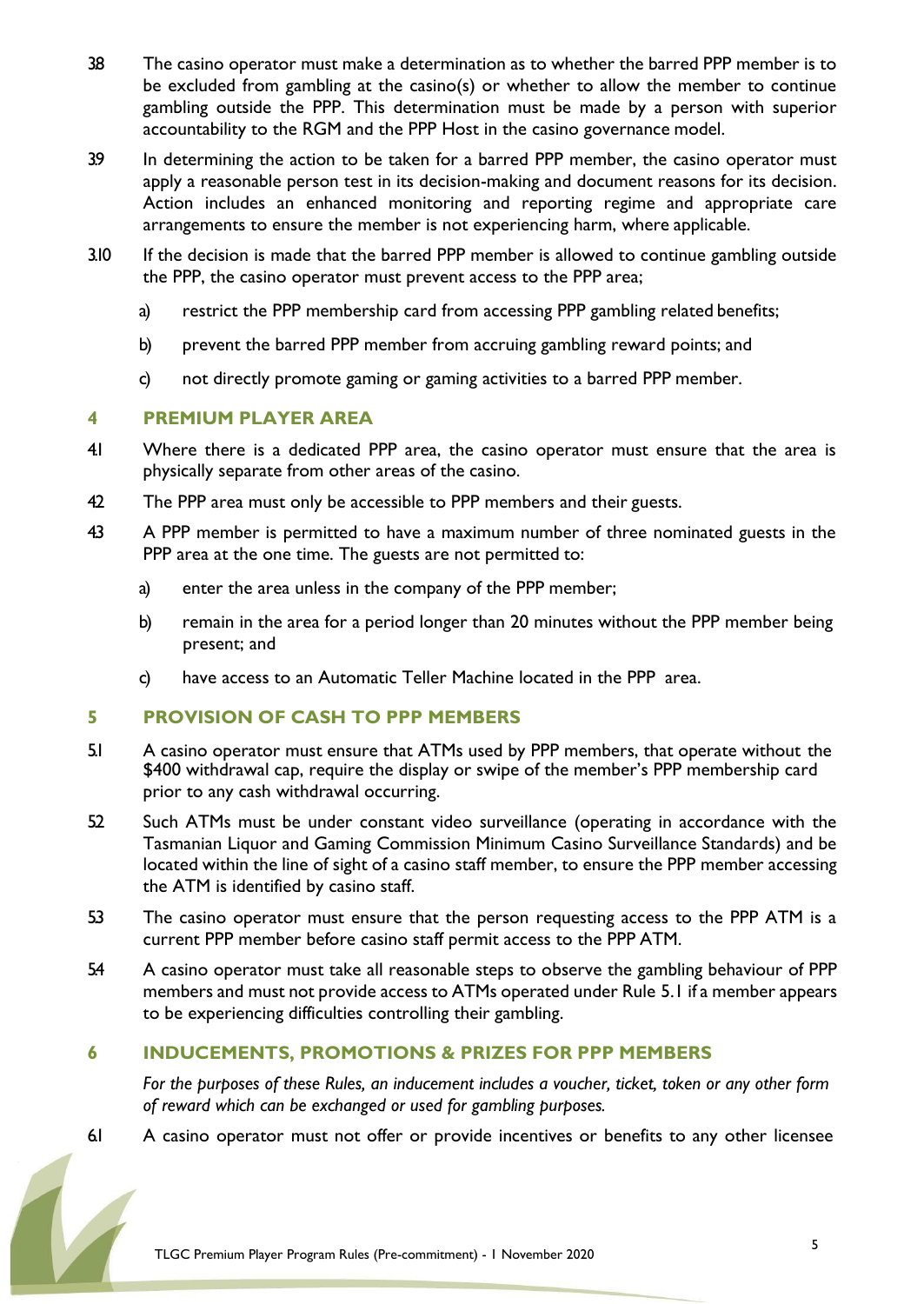and/or persons employed or working in the casino as a reward to encourage PPP members to gamble, re-invest or replay winnings. An incentive or benefit includes, but is not limited to, money, salary bonuses and gift vouchers that are designed to encourage those working in the industry to deliberately elicit members to gamble.

- 62 A casino operator must not conduct direct marketing or provide inducements to an individual PPP member which encourages the PPP member to increase their typical level of gambling expenditure in order to receive an additional reward or benefit.
- 6.3 Any promotional material sent to a PPP member must contain a responsible gambling message.

## **7 REPORTING, MONITORING AND EDUCATION REQUIREMENTS**

- 7.1 A casino operator must ensure that conduct of gambling, harm minimisation and problem gambling information sessions are conducted for gaming, security and surveillance staff at least once every six months and that all relevant staff attend.
- 72 A casino operator must provide to the Commission by 31 July each year, a report (in a form determined by the Commission) which provides details relating to the conduct of the PPP over the previous 12 month period.
- 7.3 For any PPP member who has reached their limit, the casino operator must report to the Commission under Rule 7.2 in a de-identified, non-aggregated format the following:
	- a) the limit;
	- b) total player loss for the PPP member limit period;
	- c) period of time until next PPP membership renewal; and
	- d) the PPP member's limit applied at application or renewal.
- 7.4 A casino operator must provide an Inspector appointed under the Act with access to PPP information and to produce reports as requested.
- 7.5 The casino operator must keep all PPP member documentation for seven years.

#### **8 EXTERNAL AUDIT**

- 8.1 A casino operator must ensure an external compliance audit of the pre-commitment PPP is conducted for the 12 month period (audit period) immediately following the commencement of the pre-commitment PPP.
- 82 The Commission must endorse:
	- a) the terms of reference of the external audit; and
	- b) the external auditor selected by the casino operator.
- 83 The audit report must be provided to the Commission within three months of the audit period expiring.
- 84 Following the initial audit, future audit(s) must be completed within three years and thereafter as determined by the Commission.
- 85 Issues identified through an external audit must be rectified in the manner instructed by the Commission.